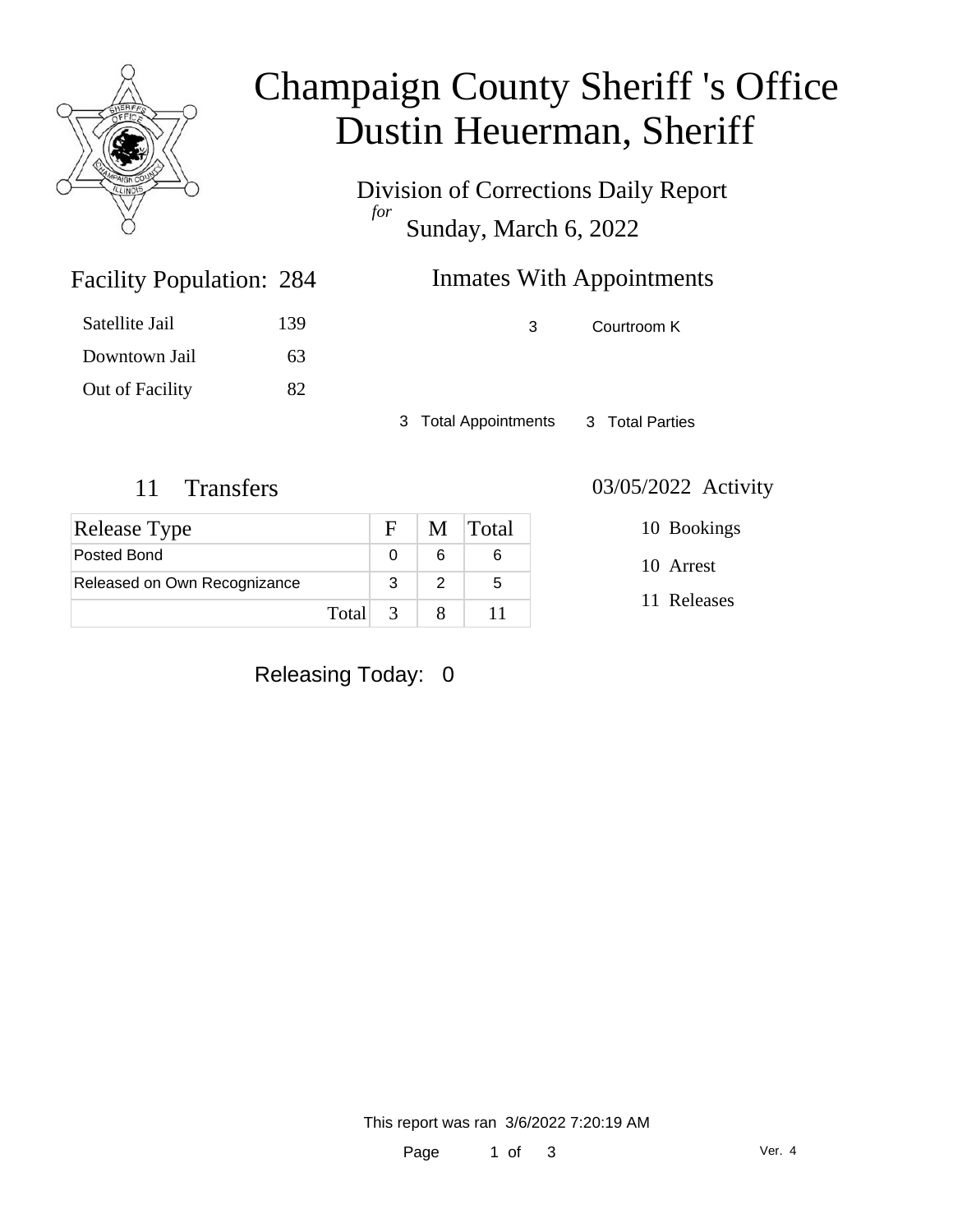

# Champaign County Sheriff 's Office Dustin Heuerman, Sheriff

Division of Corrections Daily Report *for* Sunday, March 6, 2022

### Custody Status Count

- Electronic Home Dentention 14
	- Felony Arraignment 6
	- Felony Pre-Sentence 5
		- Felony Pre-Trial 207
	- Felony Pre-Trial DUI 4
	- Felony Sentenced CCSO 6
	- Felony Sentenced IDOC 29
	- Misdemeanor Arraignment 4
		- Misdemeanor Pre-Trial 3
			- Petition to Revoke 1
			- Remanded to DHS 4
			- Traffic Arraignment 1
				- Total 284

This report was ran 3/6/2022 7:20:19 AM